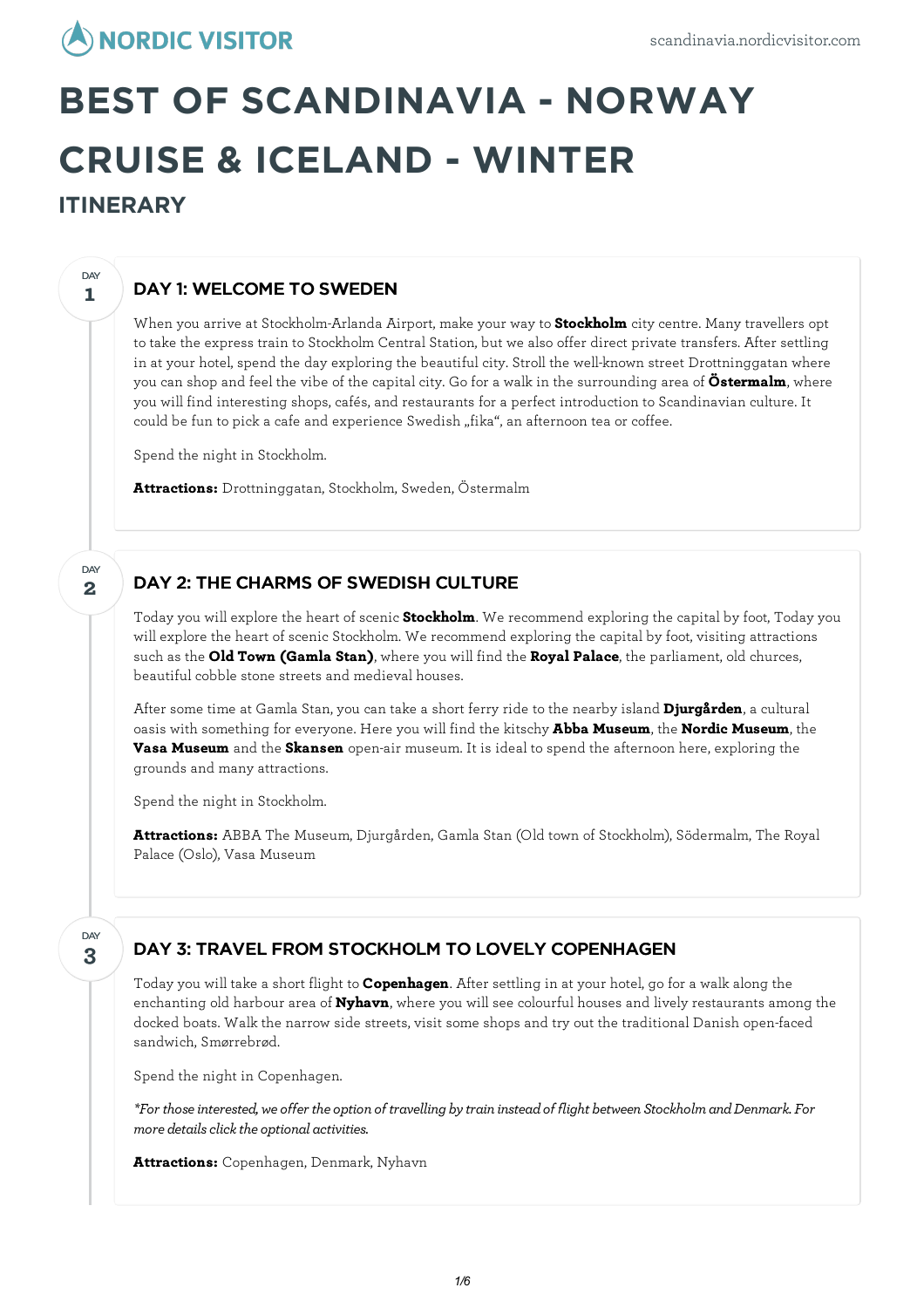#### DAY 4: A DAY IN CAPTIVATING COPENHAGEN

You have the whole day to explore **Copenhagen**. We recommend seeing the city by foot, visiting landmarks like **Amalienborg Palace** (limited opening hours), **Christiansborg Palace (**limited opening hours), and the famous **Little Mermaid** statue. An optional cruise from the harbour is also highly recommended as you can appreciate the architecture and beauty of the city by water. Next, stroll **Ströget** street for some shopping and grab something to eat at Torvehallerne food hall.

Spend the night in Copenhagen.

**4**

**DAY** 

**5**

DAY

**6**

**DAY** 

**Attractions:** Amalienborg Palace, Christiansborg Palace, Little Mermaid, Nyhavn, Strøget shopping street

### DAY 5: SET SAIL FOR NORWAY

Spend the morning touring Copenhagen. Some interesting attractions include the observatory of **The Round Tower**, the most famous church in Copenhagen, **Church of Our Saviour**, as well as the impeccable King's Garden, and the regal **Rosenborg Castle**. In the early afternoon, it's time to board your cruise to Oslo, which sails gently up the **Kattegat Sund** on its way to Norway's capital city. You can enjoy dinner in one of the restaurants, check out the entertainment on board or just relax and watch the sunset from the deck.

Spend the night on the cruise.

**Attractions:** Church of Our Saviour, Kattegat Sund, Rosenborg Castle, The Round Tower

### DAY 6: ENJOY ENCHANTING OSLO

After the cruise ship docks, get ready to see the best of Oslo. The city is quite walkable and recommend exploring by foot and the convenience of public transport. Notable attractions include the beautiful **Vigeland Sculpture Park** and **Fram Polar Ship Museum** as well as spending some time along the beautiful harbour area.

Other interesting stops include the **Munch Museum**, **Royal Palace**, **Akershus Fortress**, and **Oslo City Hall**.

Spend the night in Oslo.

**Attractions:** Aker Brygge, Akershus Fortress, Fram Museum, Munch Museum, Norway, Oslo, Vigeland Sculpture Park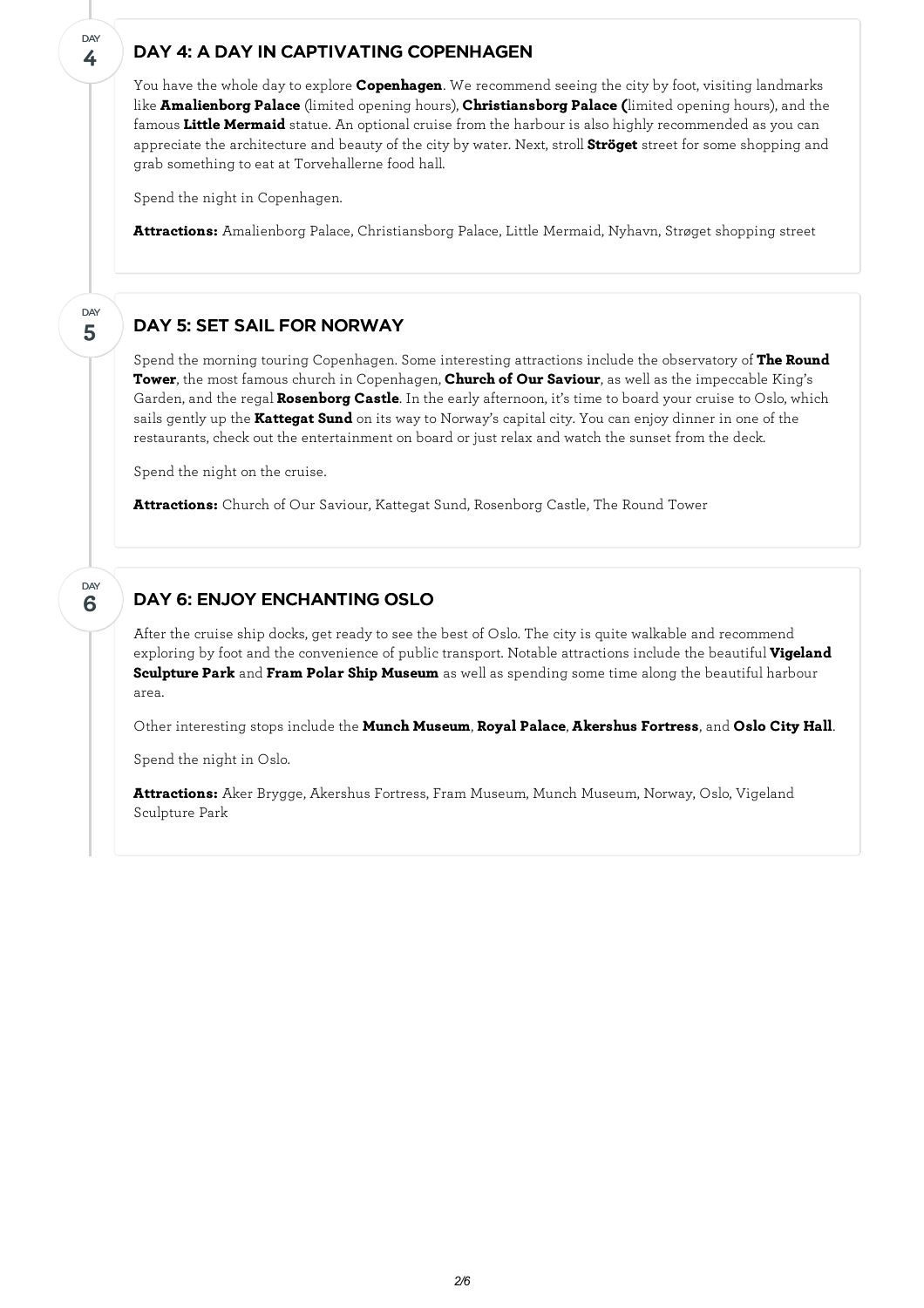#### DAY 7: RAILWAY JOURNEY TO TRONDHEIM

This morning you will head out early to Oslo Central Station to board the half-day (6.5-hour) journey aboard the Dovrebanen train. The train route passes over the **Dovre mountain** plateau through historic towns and nature preservations and includes great variations in terrain and altitude. The journey concludes with a steep, curvy descent down to the lowlands where **Trondheim** is located.

Spend the afternoon discovering Trondheim, including **Bakklandet**, an idyllic neighbourhood full of history and culture, **Nidaros Cathedral**, as well as other attractions such as the Ringve museum and gardens, Munkholmen and the Old town bridge.

Spend the night in Trondheim.

**7**

**DAY** 

**8**

DAY

**9**

DAY

**Attractions:** Bakklandet, Dovrefjell–Sunndalsfjella National Park, Nidaros Cathedral/Nidarosdomen, Trondheim

# DAY 8: EXPLORING THE COASTLINE OF NORWAY

This morning, you willembark on a cruise that will have you discovering the enchanting wintry beauty of Norway. You will head to the Trondheim harbour to board a **Hurtigruten cruise** ship for the Norwegian Coastal Voyage. It will then set sail along the Trondheim fjord and past Hitra Island, enjoying views of the icy fjord from the comfort of the ship.

In the evening, the boat will dock at the city of **Kristiansund** and the town of **Molde**, lovely under soft winter light. This journey passes through some breathtaking coastal landscapes, and the final port of the day is a brief stop in Ålesund, after midnight.

Spend the night on board Hurtigruten, in a private cabin.

**Attractions:** Hurtigruten Cruise, Kristiansund, Molde

### DAY 9: SAIL TO HISTORIC BERGEN

During the night, the ship calls at Torvik, Maløy, and Florø as the journey weaves through islets and stunning landscapes before coming within view of its final destination—Bergen. Here you will disembark the ship at 14:30 to enjoy some leisure time. **Bergen**, "The Capital of the Fjords", has all the charms of a small town. Here you'll find **Bryggen**, a UNESCO World Heritage site, along with remarkably preserved old houses, a lively fish and flower market, cable cars offering stunning views, great museums and more. We recommend riding the **Fløibanen** Funicular to Mount Fløyen to enjoy the panoramic view of the city. Bergen is surrounded by 7 mountains so a good place for hiking.

Spend the night in Bergen.

**Attractions:** Bergen, Bryggen, Fishmarket, Fløibanen Funicular (Funicular Railway), King Håkon's Hall, Rosenkrantz Tower, St. Mary's Church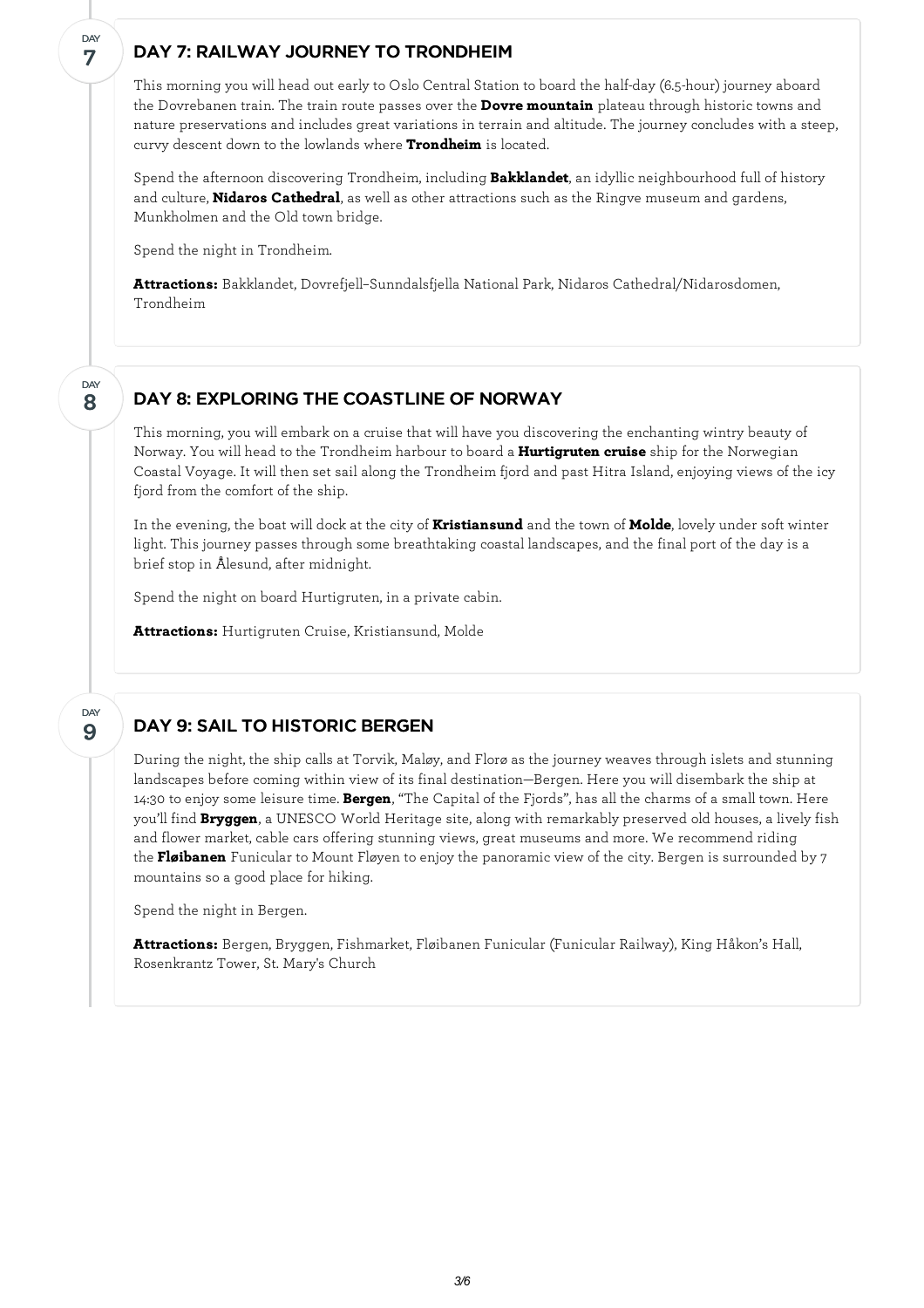#### DAY 10: NORWAY IN A NUTSHELL BY LAND AND SEA

Today will be an especially scenic day with a lot of travel. From Bergen, the early Bergensbanen train transports you to Voss, followed by bus to **Gudvangen.**

There, you willembark on a scenic2-hour fjord cruise to **Flåm**, including a trip through **Nærøyfjord**, the narrowest fjord in all of Europe. This UNESCO World Heritage site is perhaps the most breathtaking part of Sognefjord, Norway's longest and deepest fjord, with its mighty peaks, tumbling waterfalls, and small farms dotting the mountainsides. Finally, the boat sails up **Aurlandsfjord** to Flåm, a charming village, where you will spend the evening.

Spend the night in Flåm.

*We recommend booking luggage transfer for the travel between Bergen and Oslo.* 

**Attractions:** Aurlandsfjord, Fjords in Norway, Flåm, NORWAY IN A NUTSHELL®, Nærøyfjord, Sognefjord

#### DAY 11: THE FLÅM RAILWAY EXPERIENCE

Spend the early part of your day exploring the village of Flåm by strolling around the village. At noon, you'll get to experience the famous **Flåm Railway** as it climbs 900 metres over a span of 20 kilometres up the winding track to the Myrdal Station. Here you will switch to the Bergensbanen train that takes you over the mountainous rooftops of Norway. This ride will take you through the charming villages of Geilo and Gol before concluding in Oslo, where you will spend your last night in this amazing country.

Spend the night in Oslo.

**Attractions:** Flåm, Flåm Railway (Flåmsbana), Geilo, Oslo

**12** DAY

**11**

**DAY** 

**10**

DAY

#### DAY 12: IDYLLIC ICELAND & NORTHERN LIGHT HUNT

This morning, enjoy some last-minute shopping, visit one of Oslo's many museums or relax at a café, before heading to the airport for your flight to Iceland. On arrival to Keflavik International Airport, you will be greeted by a driver who will take you to your accommodation in **Reykjavík**.

In the evening, get ready to search for the otherworldly northern lights. You will join a guided small group bus tour with a knowledgeable driver that will find a great spot to view the white, green and sometimes red lights dancing and flickering in the sky.

Spend the next five nights in Reykjavik.

**Attractions:** Iceland, Oslo, Reykjavík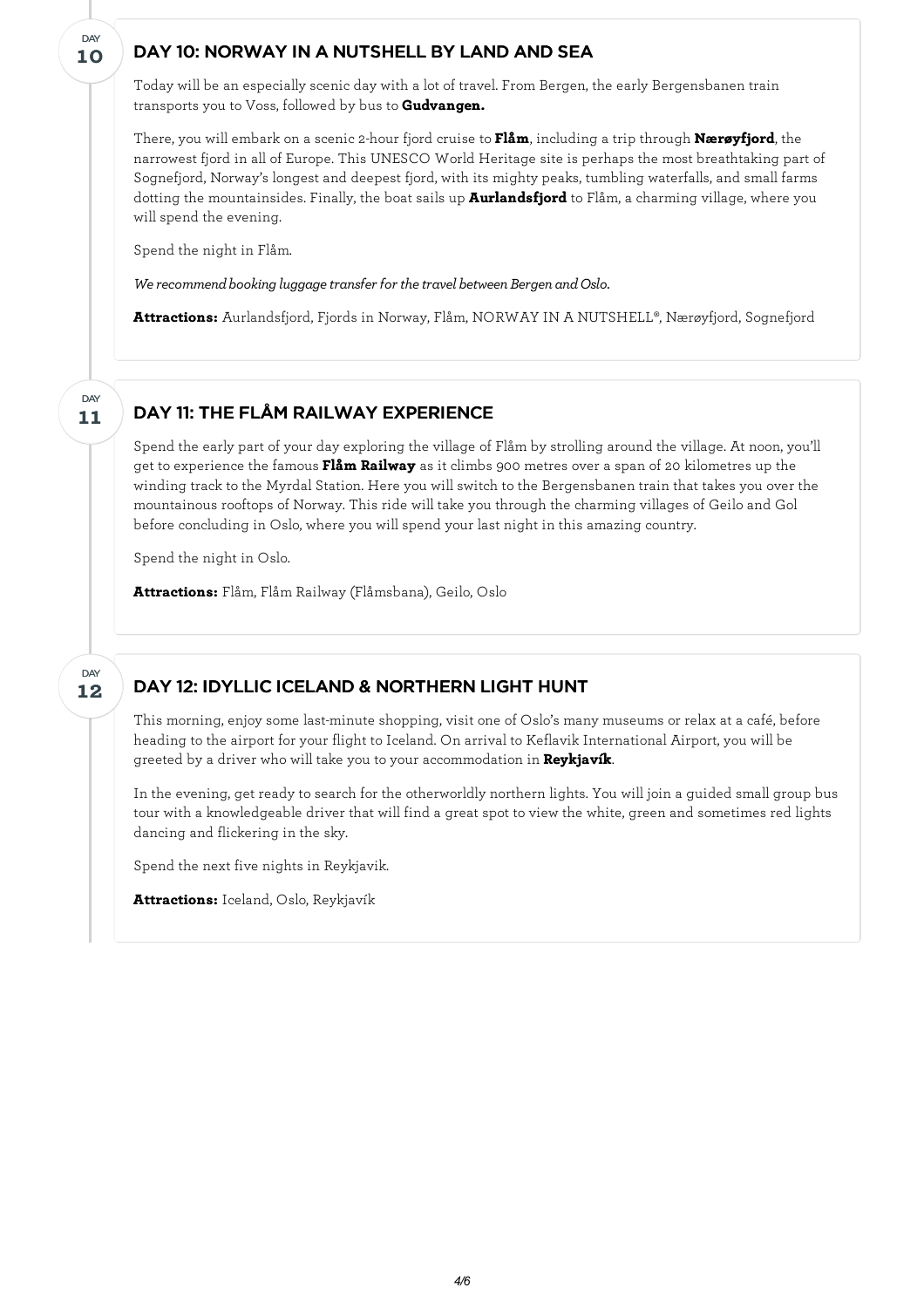#### **13** DAY

**14**

DAY

#### DAY 13: REYKJAVÍK CITY WALK & BLUE LAGOON

After breakfast, enjoy an exclusive guided small group walking tour in the heart of Reykjavik with a friendly local guide. Over the course of the 3-hour walk, your guide will introduce you to the bustling downtown area including the concert hall Harpa, the old harbour area, the parliament building, and the small city pond.

In the afternoon, you will be picked up for a bus transfer to the famous **Blue Lagoon**, where you can bathe in the heated geothermal pool, which is rich with silica and soothing for your skin. You can also enjoy a sauna or steambath and an array of spa services (which must be booked in advance).

Spend the night in Reykjavik.

**Attractions:** Blue Lagoon, Reykjavík

#### DAY 14: THE CLASSIC GOLDEN CIRCLE

Today you will visit some of Iceland's most famous attractions with a guided personal small group tour of the classic "**Golden Circle**" route in South Iceland. One of the many highlights on this journey is **Þingvellir** National Park, a place of great historical and geological significance that is also listed as a UNESCO World Heritage site. Þingvellir is the site of the country's first parliament and is located along the edge of the great rift created by the drifting of the Eurasian and American tectonic plates. Other attractions include the beautiful two-tiered **Gullfoss** waterfall and the spouting hot springs of **Geysir**. While Geysir lies dormant, its neighbour Strokkur erupts every few minutes, gushing steam and water from the bowels of the earth. A taste of Icelandic food and drink is included during the tour. On return to Reykjavik, you will see the beautiful waterfall Faxi.

Spend the night in Reykjavik.

**Attractions:** Geysir, Gullfoss, Þingvellir

**15 DAY** 

#### DAY 15: THE SOUTH COAST - GLACIERS AND BLACK SAND BEACHES

Enjoy a guided small group tour along the striking south coast of Iceland. The tour starts with the picturesque **Seljalandsfoss waterfall**, which is 40-metres high and its main attraction, besides the scenery, is the pathway leading behind the waterfall, giving visitors a chance to view the falls from within. Next up is a view of the vast glacier **Sólheimajökull** before continuing to **Reynisfjara**, a hauntingly beautiful black sand beach. The last stop before heading back to Reykjavik is the graceful, 60-metre high **Skógafoss** waterfall to enjoy the beautiful surroundings and pose for the perfect picture.

Spend the night in Reykjavik.

**Attractions:** Mýrdalsjökull, Katla & Sólheimajökull, Reynisfjara & Reynisdrangar, Seljalandsfoss